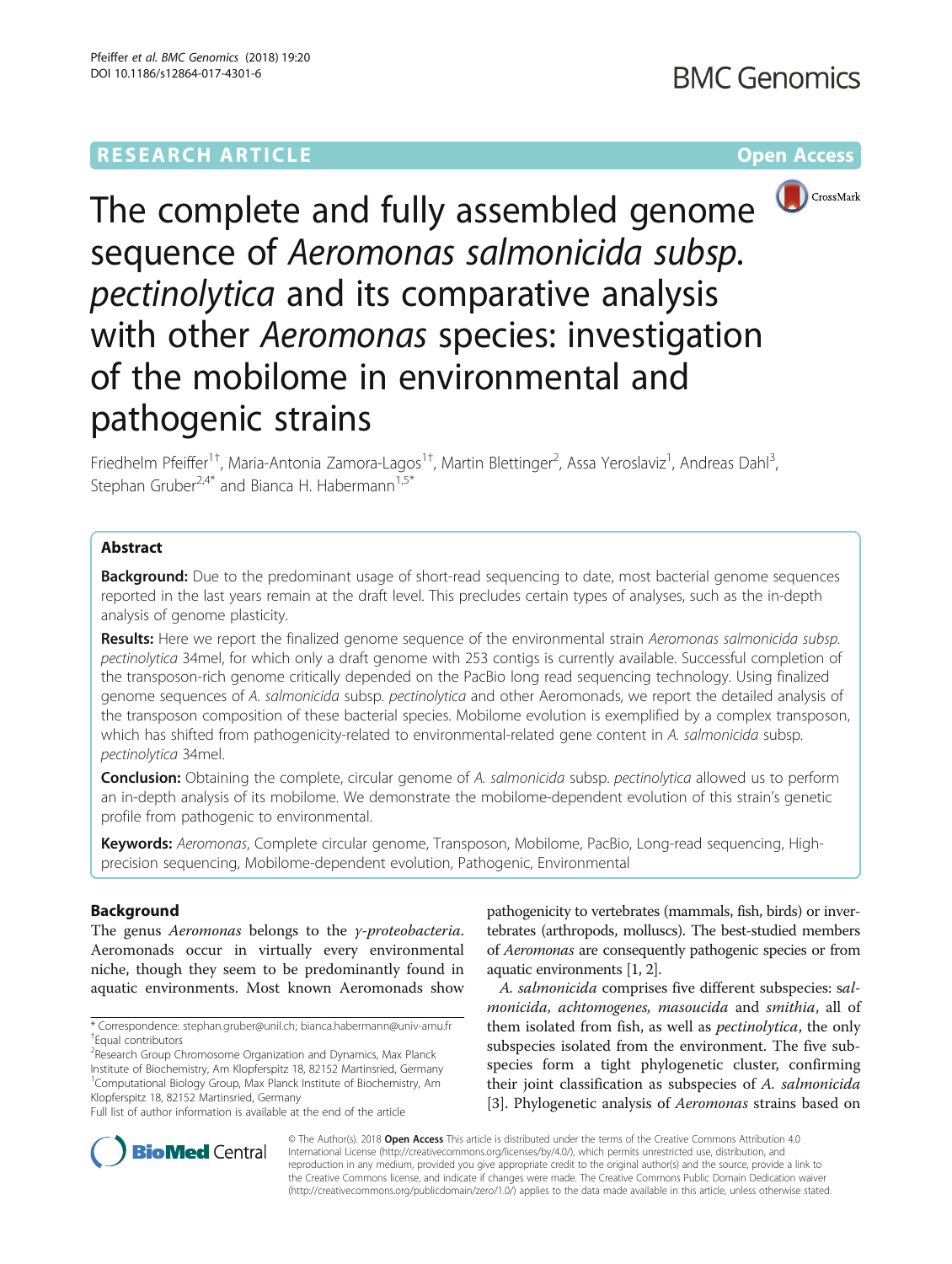multi-locus sequence typing showed that the first four subspecies were more closely related, indicating that A. salmonicida subsp. pectinolytica is the phylogenetically most distant member [[4\]](#page-13-0). Several novel isolates of A. salmonicida were recently published, some of which may belong to a new subspecies (based on two isolates from India); another Indian isolate displays close similarity to A. salmonicida subsp. *pectinolytica* [[5](#page-13-0)].

A. salmonicida subsp. pectinolytica strain 34mel was isolated from the water of a heavily polluted river that receives substantial industrial and urban sewage, including fuel hydrocarbons. This strain, which is resistant to various pollutants, produces abundant melanin [[3\]](#page-13-0). A draft genome for this strain has been published [[6\]](#page-13-0) and an analysis of the genome has been described [[7\]](#page-13-0). A. salmonicida subsp. pectinolytica is one of the few members of the Aeromonas genus that apparently lacks pathogenic potential. In contrast to A. salmonicida subsp. salmonicida, it is mesophile and grows well at 37 °C.

In a recent study, Vincent and colleagues sought to explain life-style evolution in A. salmonicida subspecies by comparative genomics [\[5](#page-13-0)]. Next to differences in pathogenic potential, the possibility to grow at higher temperatures is one discriminating feature of A. salmonicida subspecies (see Additional file [1](#page-12-0): Table S1): most A. salmonicida subspecies are psychrophilic, i.e. they are cold-adapted and only grow at low temperatures. However, A. salmonicida subsp. pectinolytica, as well as the three newly sequenced Indian isolates are mesophilic (able to grow at higher but still moderate temperatures). A. salmonicida subsp. masoucida, initially defined as psychrophilic, is able to grow at 37 °C albeit slowly. The mobilome of A. salmonicida was identified as one of three functional categories that differ most between mesophilic and psychrophilic subspecies; it was subsequently hypothesized as one of the driving forces in mesophilic-to-psychrophilic transition. Their mobilome analysis involved transposons, which our group has identified in the 34mel strain and other completely sequenced Aeromonas genomes with subsequent submission to the ISFinder database in an early phase of the currently described project. However, a precise description of the species' mobilome depends on a complete, circular genome.

Here we present the complete, fully assembled genome of A. salmonicida subsp. pectinolytica strain 34mel. We discuss our genome sequencing strategy, which is based on single-molecule real-time long read sequencing (PacBio), the high-quality annotation of the genome and a detailed and comparative analysis of the mobilome in different environmental and pathogenic Aeromonas species with a fully assembled genome.

## Results

## Genome sequencing strategy and verification of the A. salmonicida subsp. pectinolytica genome

Next-generation sequencing approaches such as 454 sequencing or Illumina-sequencing encounter severe difficulties when genomes contain a large number of long repeats. For A. salmonicida subsp. pectinolytica strain 34mel, there is currently only a draft genome available, which consists of 253 contigs [\[6](#page-13-0)]. We therefore set out to obtain a complete and final genome sequence of this strain. Our strategy involved three different sequencing technologies (Additional file [1:](#page-12-0) Fig. S1): single-molecule real-time sequencing (PacBio SMRT), as well as sequencing after clonal amplification (Illumina sequencing and Roche 454 pyrosequencing). Reads from PacBio, as well as from 454 sequencing were individually de novo assembled, while short reads from Illumina sequencing were used to verify the sequence of the resulting assemblies.

De novo assembling the 454 reads proved to be difficult, as we obtained a scaffold with 166 contigs plus two additional short contigs. Besides rRNA operons, the large number of transposons (see below) interfered with the 454 assembly. We closed gaps via generation and sequencing of PCR products. However, for several gaps the sequence was unobtainable even using standard Sanger sequencing. Thus, we prepared a one-contig version of the genome by ordering the contigs along the scaffold and insertion of poly-N stretches of the expected length at contig gaps. Genome sequencing using the PacBio long read sequencing technology, which has already proven as the superior technique for bacterial genomes compared to short-read sequencing [[8\]](#page-13-0), was more successful. We could de novo assemble the long PacBio reads into a single contig representing the fulllength, circular genome.

We next compared the two assemblies using an inhouse developed script for analysis of very closely related genomes [[9\]](#page-13-0). In order to focus on the relevant regions of the 454 contigs, we replaced poly-N stretches at contig gaps with the sequences occurring at the corresponding positions in the PacBio assembly. Our analysis showed that the original 454 assembly represented nearly all of the unique sequences from the genome. Only 68 differences of one or few bases were detected between the assemblies in the unique regions.

We attempted to resolve these discrepancies and thus mapped Illumina reads to each assembly (Additional file [1](#page-12-0): Fig. S1, for details see Methods). All of the 68 differences observed between the PacBio and 454 assembly could be resolved with the Illumina reads. In the majority of cases (60 positions), the Illumina sequences supported the Pac-Bio assembly and thus disproved the 454 assembly. In the remaining 8 cases, the PacBio sequence had one base missing in a poly-C or poly-G region. Six of the 8 indels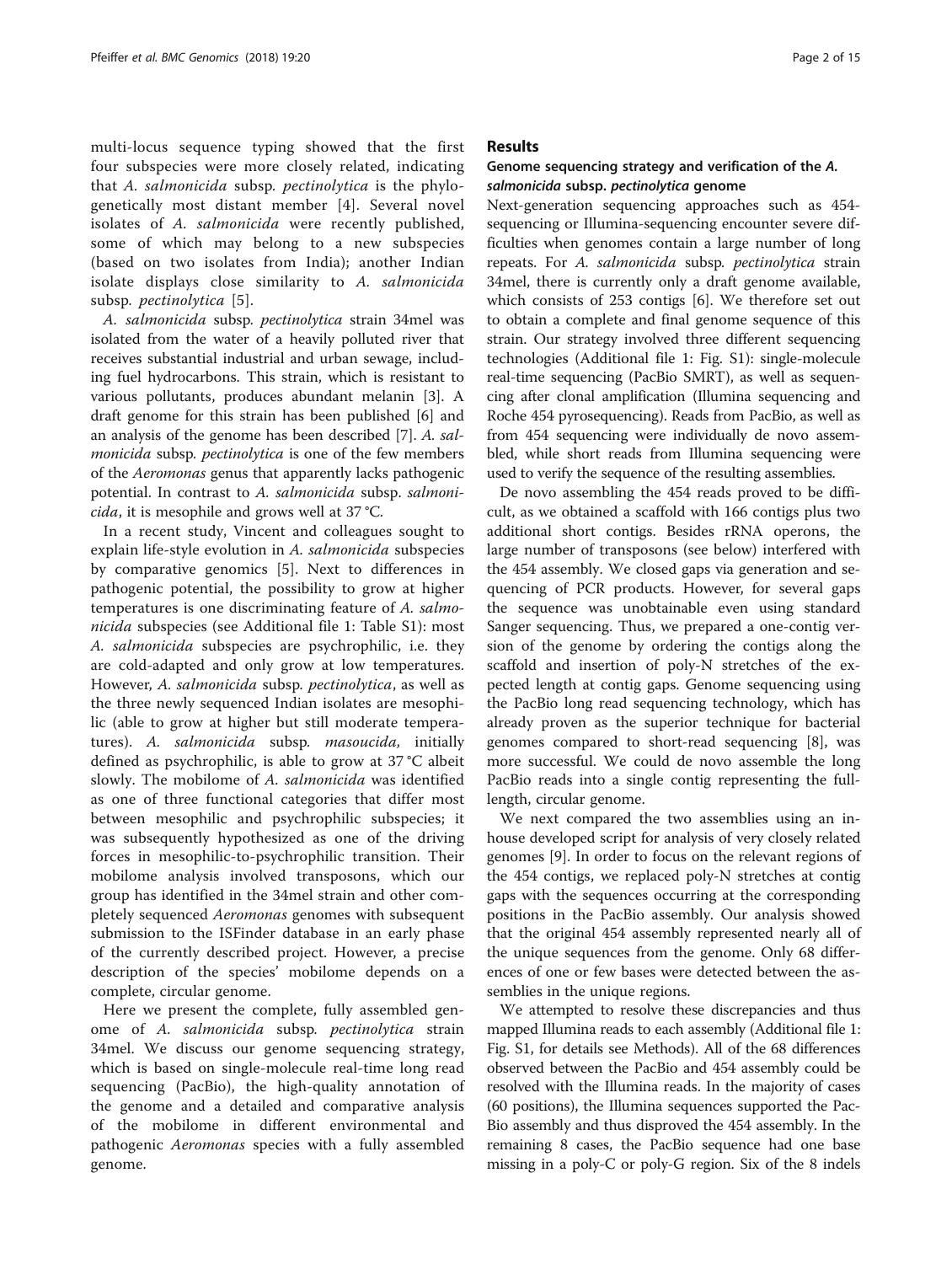<span id="page-2-0"></span>were within coding regions and a BLASTx analysis against UniProt suggested the necessity to correct the original PacBio sequence.

We became aware that the Illumina read mapping procedure was partially incomplete, as overly stringent read mapping parameters were initially used. Therefore, we repeated Illumina read mapping with relaxed parameters and detected additional differences in one of the rRNA operons (operon J). Additionally, we observed significant coverage drops in rRNA operon J and in some other parts of the genome. To further investigate these regions, we developed a validation algorithm based on kmer analysis: we built one catalog of 49-mers from the genome, and one from the Illumina reads, respectively and compared those against each other. This allowed us to identify frequently occurring read k-mers, which were not represented in the genome sequence, and to compute the k-mer coverage at each genome position. Then, coverage drops were computed, which are expected to be high if a divergent base, which could represent a sequencing error or a true point mutation, is encountered (Fig. 1, see Methods for full details). We also computed coverage slopes, which are expected to be high in case of a larger indel. Applying this procedure, we detected further differences in rRNA operon J. Altogether, 38

differences over a region of ~3 kb were detected in that operon. We further corrected this part to result in a final genome sequence, which was used for all further analyses. We have successfully applied the same procedure to identify sequencing errors in another bacterial

We were astonished to find 38 differences over 3 kb in rRNA operon J, while the remainder of the genome had only 8 sequencing errors. A possible explanation is the extreme similarity of rRNA operon J with operons H and C. There are only 13 and 15 differences from the start of the 16S rRNA to the end of the 23S rRNA, respectively, with only two point mutations in the 16S/23S linker region. Thus, many reads originating from rRNA operon J may have been assigned to operons C or H by the assembler, leaving only a low coverage of predominantly diverging reads for operon J.

genome [\[10\]](#page-13-0).

## Genome sequence and gene content of A. salmonicida subsp. pectinolytica strain 34mel

The genome of A. salmonicida subsp. pectinolytica consists of a single chromosome of 5,012,649 base pairs (bp) with 58.3% GC content (Additional file [1](#page-12-0): Table S2). The position to open the circular genome was chosen according to the A. salmonicida subsp. salmonicida strain A449

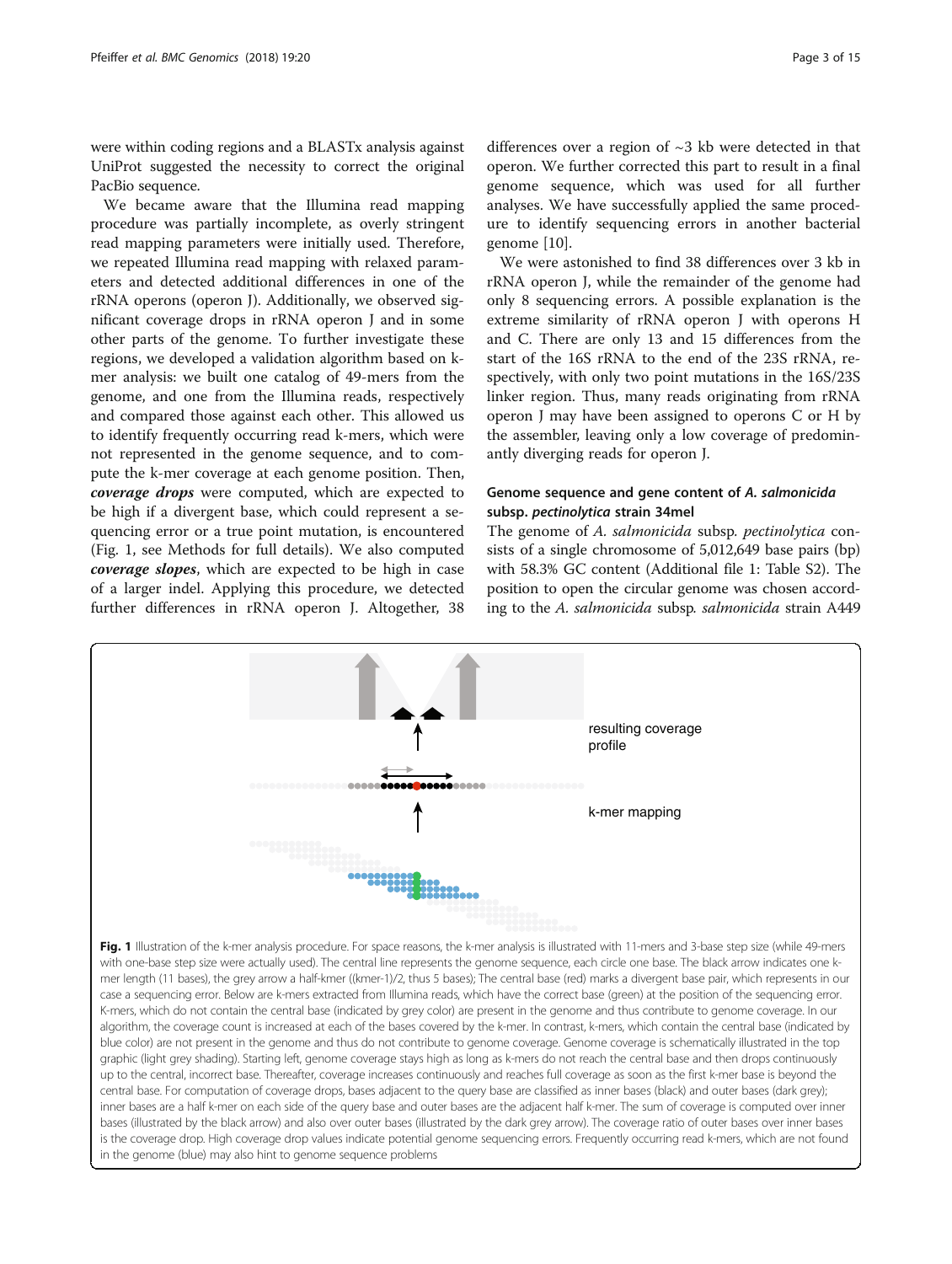genome upstream of dnaA. There are 10 rRNA operons, showing a number of polymorphisms (Additional file [1](#page-12-0): Table S3). These rRNA operons can be considered largescale duplications and are a challenge for genome finishing. The correct assembly across these rRNA operons illustrates the efficiency of the PacBio long-read approach. We encountered 370 PacBio reads, which completely traverse the rRNA operons, of which 369 support our genome assembly (see Methods for details). Each of the rRNA operons is supported by at least 24 distinct PacBio reads.

Genome annotation was done using the following strategy: first, we ran a genome annotation using the RAST server [[11](#page-13-0)]. This resulted in the annotation of 4502 protein-coding genes and 155 RNAs. RAST uses so-called subsystems, which are manually curated sets of abstract functional roles that typically describe and unite genes, which are part of a specific pathway. According to the RAST classification, the genome contains 530 subsystems, covering 2334 (52%) of the protein-coding genes (Fig. 2). In the second step, we searched for missing gene calls, evaluated the start codon assignments and manually corrected those that were inconsistent with homologs. Finally, we enhanced the annotation of disrupted genes (pseudogenes) to collect all segments represented in the genome, also removing invalid sequence extensions.

We decided to manually curate the automatic annotation following the general annotation strategy of halophilic archaea [\[12](#page-13-0)] and for Halomonas elongata [\[10](#page-13-0)]. For protein-coding genes with close-enough homologs in the SwissProt section of UniProt, annotation differences were reconciled. Proteins with specific function assignments lacking close homologs in SwissProt were further evaluated. In a few cases, we could identify a functionally characterized homologous protein by literature search. In such cases, the published characterization data are

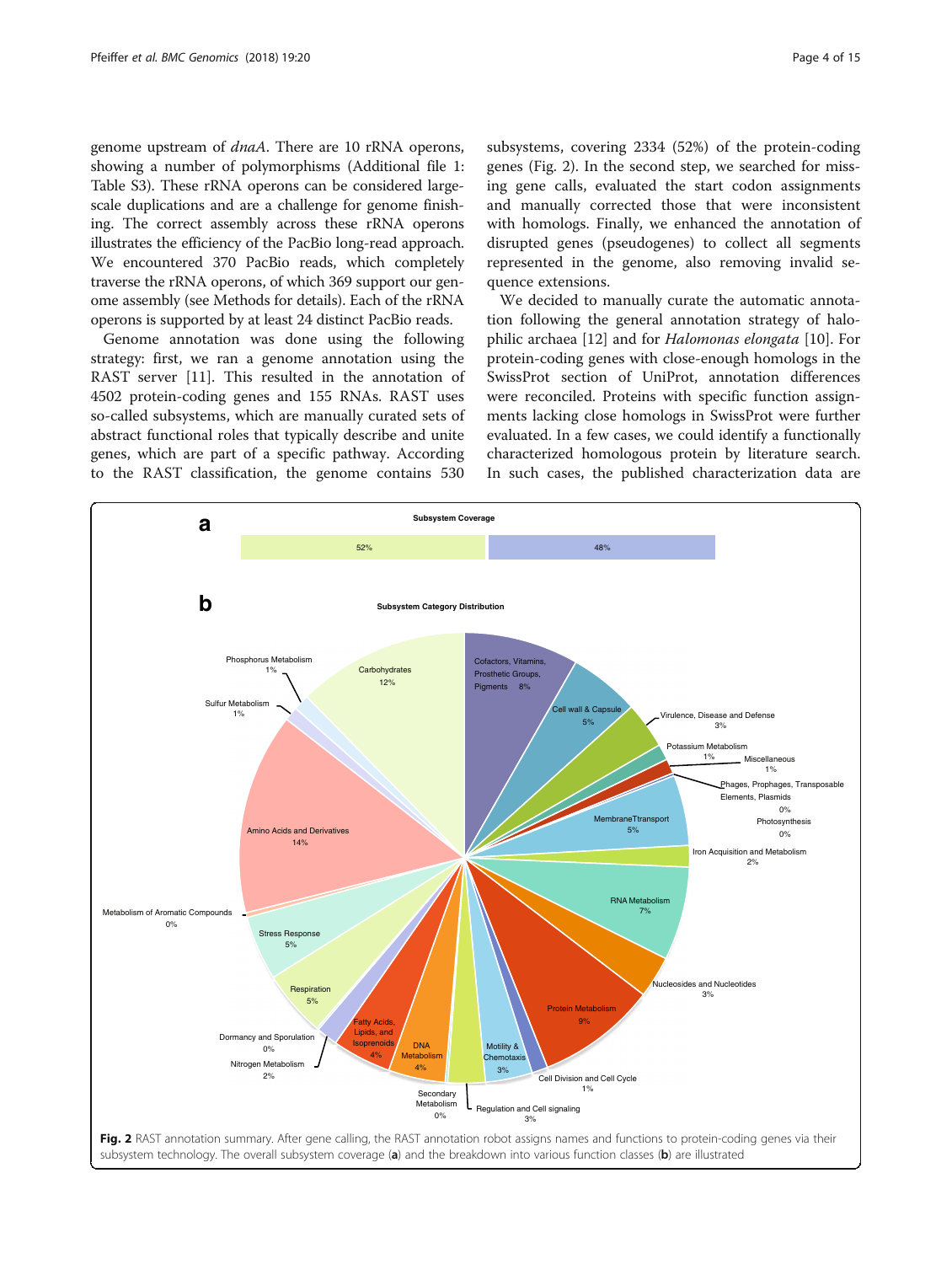not available via SwissProt and we requested to update this missing information in the database. In the majority of cases we could not identify a functionally characterized homolog. Consequently, we considered the specific function assignment an over-annotation error and revised the annotation to only a general protein name. After manual curation, the genome contains 4590 protein-coding genes, 209 of which are disrupted genes (Additional file [1:](#page-12-0) Table S4). We also improved the annotation of RNA genes, which resulted in a total of 165 RNAs (for details, see Methods and Additional file [1:](#page-12-0) Text S1).

## Comparison to the A. salmonicida subsp. pectinolytica strain 34mel draft genome sequence

Even though the draft genome of strain 34mel consists of 253 contigs, it represents all of the unique sequences of our finished genome. Most of the contigs representing unique genome regions terminate at rRNA operons or transposons. A considerable number of the contigs are (partial) transposons or internal rRNA operon segments. In general, the genome sequences agree quite well. However, there are a number of differences (point mutations or short indels). Only three short contigs from the draft genome are not present in the complete genome sequence (see Additional file [1:](#page-12-0) Text S2).

## Comparative analysis of gene content to other Aeromonas species with a complete genome sequence

There are four *Aeromonas* strains with a fully sequenced, circular genome in the RAST system. All of those are identified as closely related genomes of our strain 34mel with the following percentages of proteins with more than 90% sequence identity: A. salmonicida subsp. salmonicida strain A449 (77.0%), A. hydrophila subsp. hydrophila ATCC 7966 (58.9%), A. media strain WS (48.4%) and A. veronii strain B565 (46.0%) (see Additional file [1:](#page-12-0) Fig. S2 and Fig. [3a](#page-5-0) for protein similarity overview and for Mummer-based genome alignments [\[13\]](#page-13-0)). A. hydrophila is human-pathogenic, as is A. veronii [[14](#page-13-0)], strains of which are symbionts to leeches [[15](#page-13-0)]. A. media strain WS, on the other hand, was isolated from East Lake (Wuhan, China), exhibiting high yield of melanin [[16](#page-13-0)] and can be considered an environmental strain.

A. salmonicida subsp. salmonicida strain A449 [[17](#page-13-0)] is one of the best-characterized closely related genomes to A. salmonicida subsp. pectinolytica strain 34mel. The two genomes align primarily in reverse orientation (Fig. [3a\)](#page-5-0). Many of the matching regions fall along the diagonal, indicating a high level of gene synteny. The Xshaped patterns in such whole-genome alignments are considered to result from chromosomal inversions centered around the replication origin [[18\]](#page-13-0). The opposite orientation of strains 34mel and A449 can be attributed to a 4.7 Mb genome inversion in the first and secondlast rRNA operon of strain 34mel (Fig. [3a-c](#page-5-0)). On each side, at least the four adjacent genes are well conserved. While the set of outer genes is in parallel orientation, the set of inner genes is in opposite orientation (Fig. [3c](#page-5-0)).

## Comparative analysis of the mobilome to other Aeromonas species with a complete genome sequence

We performed extensive analysis of transposons in the A. salmonicida subsp. pectinolytica strain 34mel genome, as well as the other Aeromonas species with a complete genome. A. salmonicida subsp. pectinolytica carries a plethora of transposons of various types. A total of 218 transposons and transposon fragments were identified (Table [1](#page-6-0) and Additional file [1](#page-12-0): Table S5). Some transposon types are numerous, such as IS5 (37 copies), ISAs1, ISAs24, ISAs27, ISAs30, ISAhy2 (10–16 copies).

Transposons frequently target each other, leading to repeat conglomerates. As an example, ISAs19\_PB has been targeted twice: once by ISAhy2; and once by ISAs27, which was in turn targeted by ISUnCu16. The complete conglomerate is 6.5 kb in size (see Additional file [1:](#page-12-0) Fig. S3). Several PacBio reads traverse this repeat conglomerate and confirm the assembly, which would typically result in a major challenge for genome assembly using shorter reads. In fact, all repeat conglomerates exceeding 4 kb have been verified by PacBio reads.

ISFinder considers all sequences with at least 95% sequence identity isoforms of the same transposon, even if they occur in distinct species (see Additional file [1](#page-12-0): Text S3 for further details). By this convention, A. salmonicida subsp. pectinolytica carries several transposons, which are assigned to enterobacteria (IS5, ISKpn3, ISKpn10), to other species from the genus Aeromonas (ISAhy2, ISApu1, ISApu2, ISAeca1), or are of uncertain origin (ISUnCu16). All these transposons also occur in A. media strain WS, a mesophilic Aeromonas strain isolated from the environment, but not necessarily in other Aeromonas species (see Additional file [1:](#page-12-0) Table S5).

Transposons with reduced sequence identity classify to be distinct transposons in ISFinder. Among these newly identified transposons, several are related to elements initially detected in enterobacteria: IS2 (ISAs17), IS4 (ISAs30), IS903 (ISAs13, ISAs14, and ISAs15), ISEc12 (ISAs27, ISAs28, ISAs29), ISKpn10 (ISAs22), ISKpn15 (ISAs21), ISSen1 (ISAs31). Only one of the newly identified transposons is related to a pre-existing Aeromonas transposon (ISAs23 to ISAhy1). Some are related to other transposons (ISAs20 to IS1240, ISAs16 and ISAs24 to IS1328, ISAs26 to IS1341, ISAs19 to IS1419, and ISAs25 to ISShe12). Transposon ISAs18 is completely new without any ISFinder homolog on the DNA sequence level, but with 49% sequence identity to the Anaeromyxobacter transposon ISAnsp7 on the protein sequence level.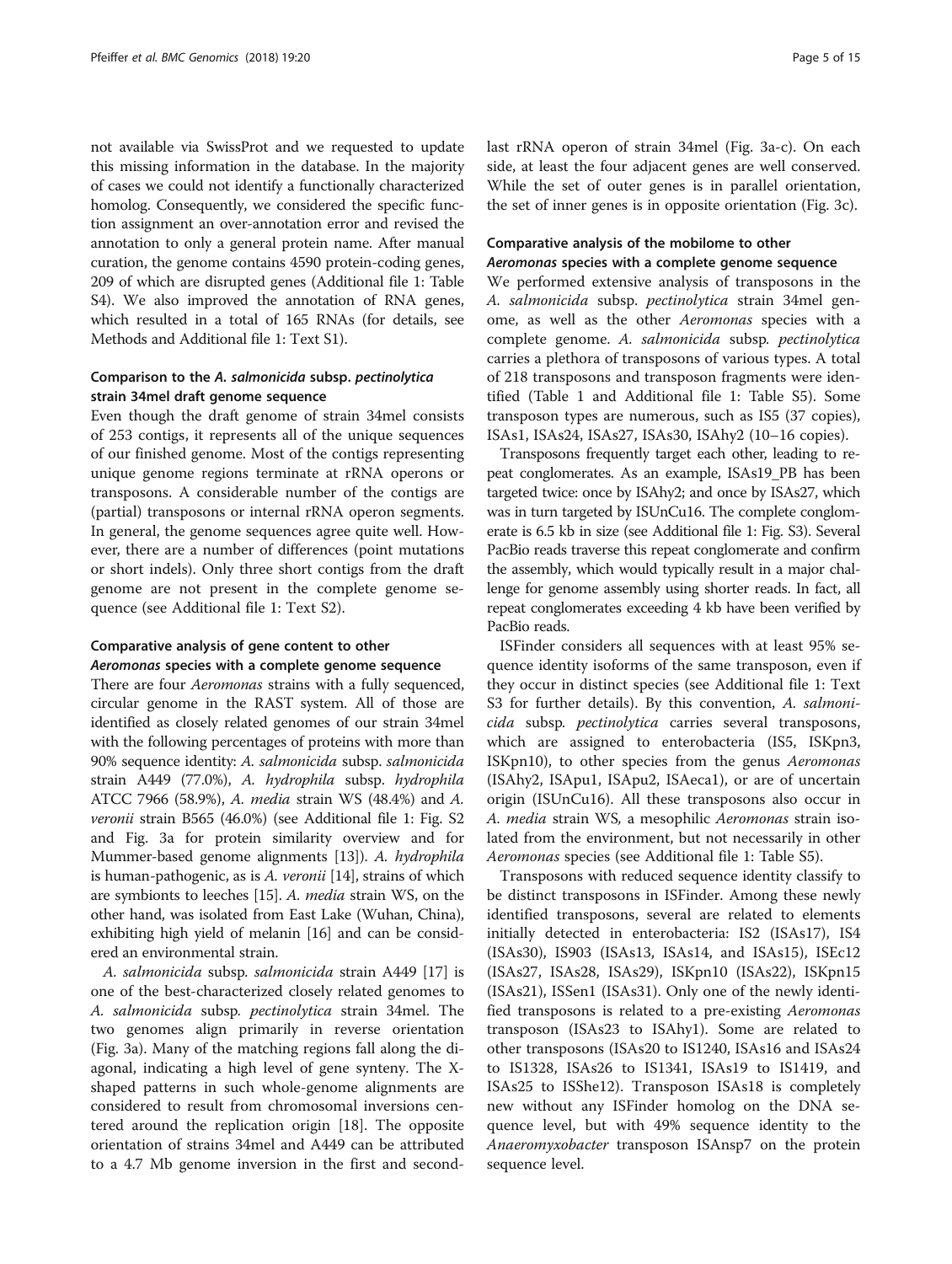<span id="page-5-0"></span>

Fig. 3 Comparison of the genomes from A. salmonicida subsp. pectinolytica strain 34mel and from A. salmonicida subsp. salmonicida strain A449. a Mummer-based genome alignment. Red dots/lines indicate matches in forward orientation, blue dots/lines matches in reverse orientation. Colored arrows indicate genome inversions. **b** Schematic representation of the 5 Mb genome from strain 34mel (thick line) with each black box representing a 200 kb region. Small arrowheads with uppercase letters represent the 10 rRNA operons. Those responsible for the 4 Mb inversion (A and I) are indicated by green coloring and dashed bent arrows. Four transposon-triggered inversions are indicated by bent arrows (small inversions not drawn to scale, further details in Fig. [4a-d](#page-7-0). Two serial overlapping inversions are indicated. The first inversion (labeled "1", indicated by red arrows and by the long red line with an arrowhead indicating reverse orientation) was partially re-inverted by a subsequent inversion (labeled "2", indicated by blue arrows). The re-inverted section is represented by the purple long line, forward orientation is indicated by the arrowhead. c Schematic representation of rRNA operons A and I with the adjacent four protein-coding genes in strains 34mel and A449. Identical color indicates highly conserved sequences. The inverse relationship of the inner genes is obvious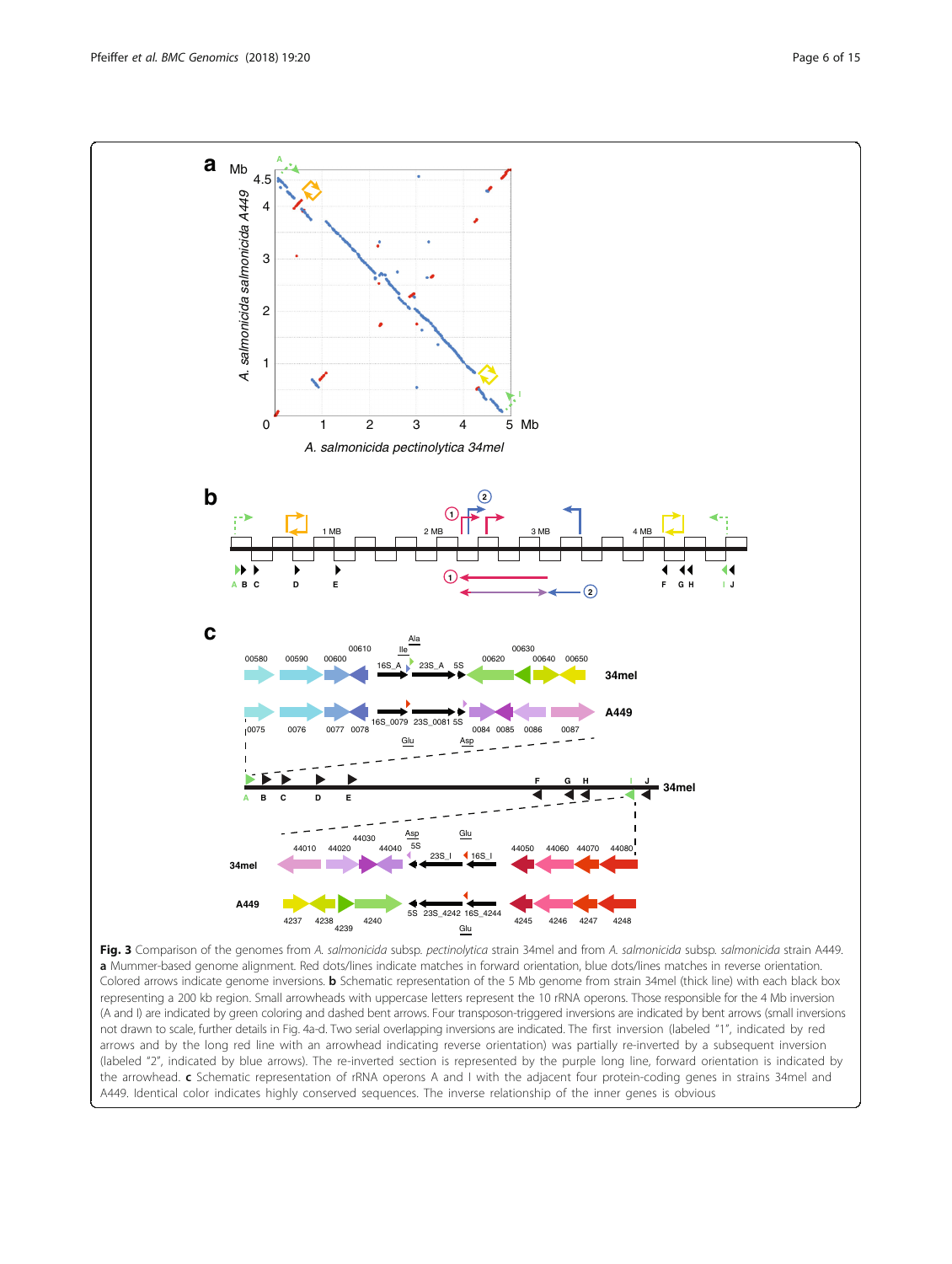<span id="page-6-0"></span>

| Strain tag                        | Transposon<br>types | Distinct<br>transposons (all) | Distinct transposons (considering<br>complete copies) | Number of transposon<br>copies (all) | Number of complete<br>transposon copies |
|-----------------------------------|---------------------|-------------------------------|-------------------------------------------------------|--------------------------------------|-----------------------------------------|
| A. media                          | 32                  | 76                            | 52                                                    | 370                                  | 308                                     |
| A. s.<br>pectinolytica            | 30                  | 56                            | 36                                                    | 218                                  | 173                                     |
| A. s.<br>salmonicida              | 21                  | 51                            | 20                                                    | 143                                  | 95                                      |
| A. veronii                        | 12                  | 16                            |                                                       | 30                                   | 17                                      |
| A. hydrophila<br>AL <sub>06</sub> | -8                  | 16                            | 8                                                     | 25                                   | 17                                      |
| A. hydrophila<br>7966             | $\overline{4}$      | 8                             |                                                       | 9                                    |                                         |

Transposons have been systematically analyzed in six Aeromonas strains with a final complete sequence. We report the total number of copies including fragments (all) as well as complete copies. Related transposons are grouped into the same transposon "type" and the number of distinct transposon types (considering all transposons) is also reported. Strains are: A. s. pectinolytica (A. salmonicida subsp. pectinolytica strain 34mel), A. s. salmonicida (A. salmonicida subsp. salmonicida strain A449), A. media (A. media strain WS), A. veronii (A. veronii strain B565), A. hydrophila 7966 (A. hydrophila subsp. hydrophila ATCC 7966, type strain), A. hydrophila AL06 (A. hydrophila subsp. hydrophila strain AL06–06)

In addition to strain 34mel, we also performed an exhaustive transposon analysis of the Aeromonas species, for which a complete genome sequence is available, including A. salmonicida subsp. salmonicida strain A449, A. hydrophila (2 of the 10 available genomes), A. veronii, and A. media (Table 1, Additional file [1](#page-12-0): Table S5). In total, 53 transposons were newly defined during our analysis and have been submitted to and accepted by the ISFinder database [\[19\]](#page-13-0) (Additional file [1:](#page-12-0) Table S5). Of these 53 transposons, almost half (21) were from strain 34mel. One transposon, ISAs29 from the IS21 family, closely matches the characteristics, which are listed for ISAs11 in Table 2 in Reith et al. [\[17](#page-13-0)]. However, the name ISAs11 has been reassigned as a synonym for the IS256 family transposon ISAs3 (for more details, see Additional file [1](#page-12-0): Text S4). We also identified and submitted three MITEs (Miniature Inverted-Terminal-repeat Elements).

We observed a difference in transposon composition, and also in counts between the environmental and the pathogenic strains (Additional file [1:](#page-12-0) Table S5 and Additional file [1](#page-12-0): Fig. S4). While the human pathogenic A. hydrophila and A. veronii carry only a small number of transposons or fragments thereof  $(9-30$  copies, of which  $2-17$  are complete), A. salmonicida subsp. salmonicida strain A449 harbors significantly more (143 copies, 95 complete). The genomes from non-pathogenic, environmental isolates show the highest numbers of transposons (218/173 in A. salmonicida subsp. pectinolytica strain 34mel, 370/308 in A. *media* WS). When we compared the mobilomes on the level of IS families, we found more similarity between A. salmonicida subsp. pectinolytica 34mel and A. media WS than between the two A. salmonicida subspecies (Additional file [1](#page-12-0): Fig. S4). 19 transposons are shared between A. salmonicida subsp. pectinolytica strain 34mel and A. media strain WS, only 5 of

which are also found in A. salmonicida subsp. salmonicida strain A449. All elements that are shared between strains 34mel and A449 can also be found in A. media strain WS, when the analysis is restricted to complete transposons. There are many transposons specific for only one of these genomes (11 in strain 34mel, 8 in strain A449, 28 in A. media, when the analysis is restricted to complete transposons).

In the strain 34mel genome, we detected several genome inversions while analyzing target duplications, which commonly surround transposons. In such cases, target duplications are reciprocal, preceding one copy of a transposon but following another copy. These inversions were strongly supported by genome context analysis (Fig. [4a-d](#page-7-0)):

(a) A 27 kb genome inversion between strain 34mel and strain A449 is bounded by transposon ISAs18 copies PA and PB, which show a reciprocal 9 bp target duplication (Fig. [4a\)](#page-7-0). In the strain A449 genome, the genes downstream of ISAs18\_PA and upstream of ISAs18\_PB are adjacent. Similarly, the 2<sup>nd</sup> gene upstream of ISAs18\_PA and the gene downstream of ISAs18\_PB are in close proximity in the strain A449 genome.

(b) A reciprocal 7 bp target duplication was found between ISAs19 copies PB and PE, which are 1.13 Mb apart (Fig. [4b](#page-7-0)). As described above, ISAs19\_PB has been targeted twice (Additional file [1:](#page-12-0) Fig. S3 B). The sequence downstream of ISAs19\_PE and the sequence upstream of ISAs19\_PB code for the N-terminal and C-terminal parts of a pseudogene, which together show 51% sequence identity to VC\_0374A from Vibrio.

(c) The ISAs27 copies PE and PG, which are 127 kb apart, show a reciprocal 5 bp target duplication (Fig. [4c](#page-7-0)). The partial Aersa\_Kpn10\_B upstream of ISAs27\_PE and the partial Aersa\_Kpn10\_C downstream of ISAs27\_PG combine to a perfect complete element with an insert of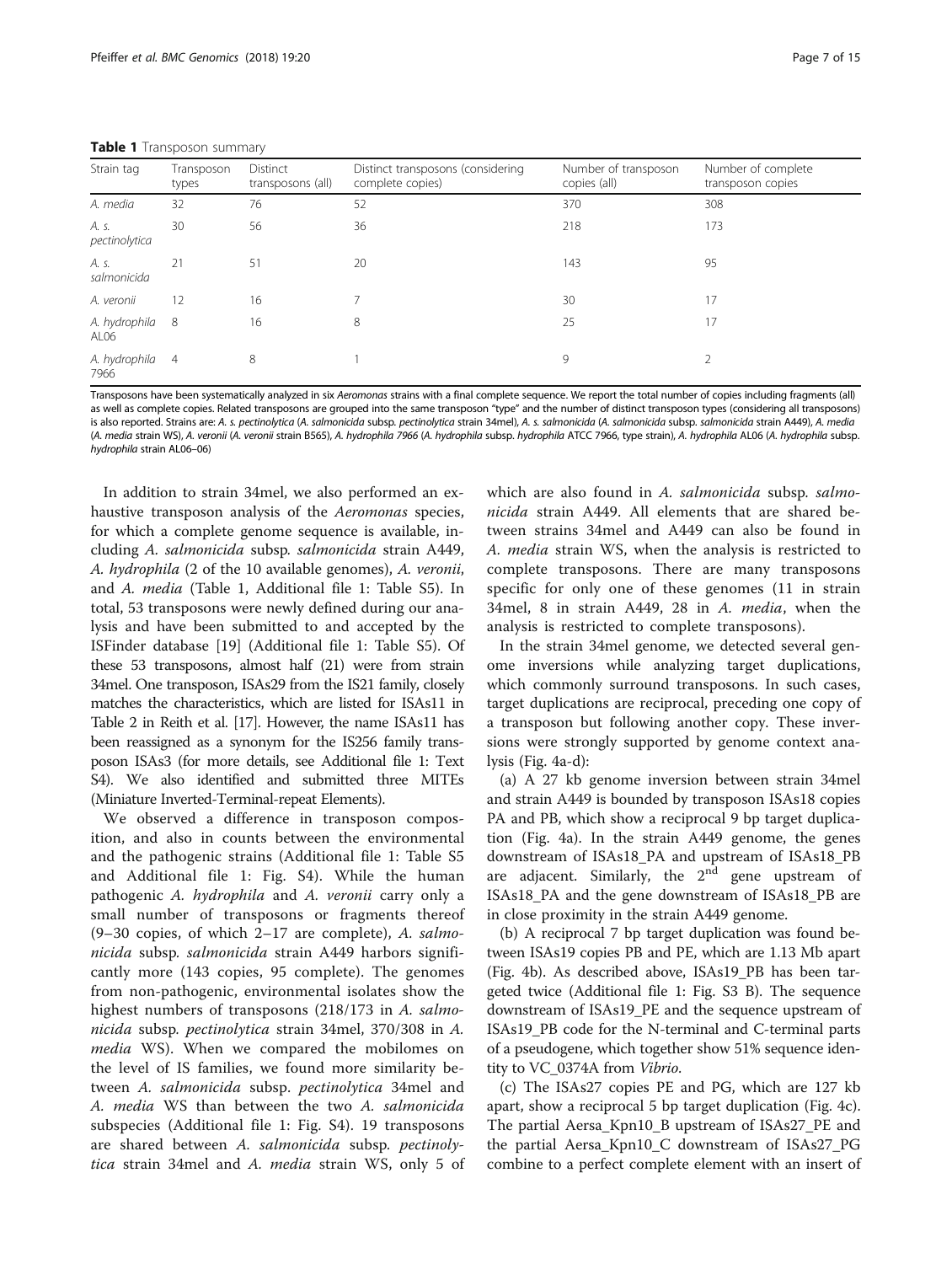<span id="page-7-0"></span>

Fig. 4 Transposon-triggered inversions. In each panel, the second row indicates the pair of transposon copies, which triggered the inversion, and their genomic distance. Thin arrows in the 3<sup>rd</sup> row indicate transposons with target duplications drawn as colored triangles. The corresponding target duplication sequences are shown in the  $1<sup>st</sup>$  row. In the  $4<sup>th</sup>$  row, protein-coding genes are shown by thick filled arrows with an indication of the integer part of the ordered locus tag (the term "Asalp\_" was omitted for space reasons). For protein-coding genes, which are split into two fragments, the N-terminal fragment is labeled "N", the C-terminal labeled "C" (see also Additional file [1](#page-12-0): Table S4). Additional illustrations, which lend further support for the interpretation as a genome inversion, are panel-specific. **a** The adjacent protein-coding genes and their genomic clustering are illustrated for A. salmonicida subsp. salmonicida strain A449 with highly conserved sequences specified by identical coloring. **b** One of the transposon copies (ISAs19\_PB) belongs to a complex transposon conglomerate as indicated by additional transposons in the 2<sup>nd</sup> row (see also Additional file [1](#page-12-0): Fig. S3 B). This transposon has targeted a protein-coding gene, which, after inversion, is split into two genomically distant fragments (Asalp\_30800 and Asalp\_20650). These two fragments together are the full-length homolog of VC\_A0374 from Vibrio cholerae with 51% sequence identity. c One transposon copy of ISAs27 has targeted another transposon (Aersa\_Kpn10), which is split into two fragments as indicated in the  $2<sup>nd</sup>$  row. The two fragments combine to a single complete element with just an internal insertion of one target duplication. The other transposon copy of ISAs27 has targeted a protein-coding gene, which, after inversion, is split into two genomically distant fragments (Asalp\_21800 and Asalp\_20620). These fragments are together a full-length homolog of AHA\_2662 from Aeromonas hydrophila with 95% sequence identity. d One of the transposon copies has targeted a protein-coding gene, which, after inversion, is split into two genomically distant fragments (Asalp\_39690 and Asalp\_39270). These fragments are together a full-length homolog of ATN88\_05900 from Enterovibrio coralii with 44% sequence identity. One of the elements has targeted a transposon (Aersa\_IS5), which is incomplete. The targeting element was probably affected by a subsequent rearrangement so that the residual part of the targeted transposon is absent and a  $2<sup>nd</sup>$  target duplication is not encountered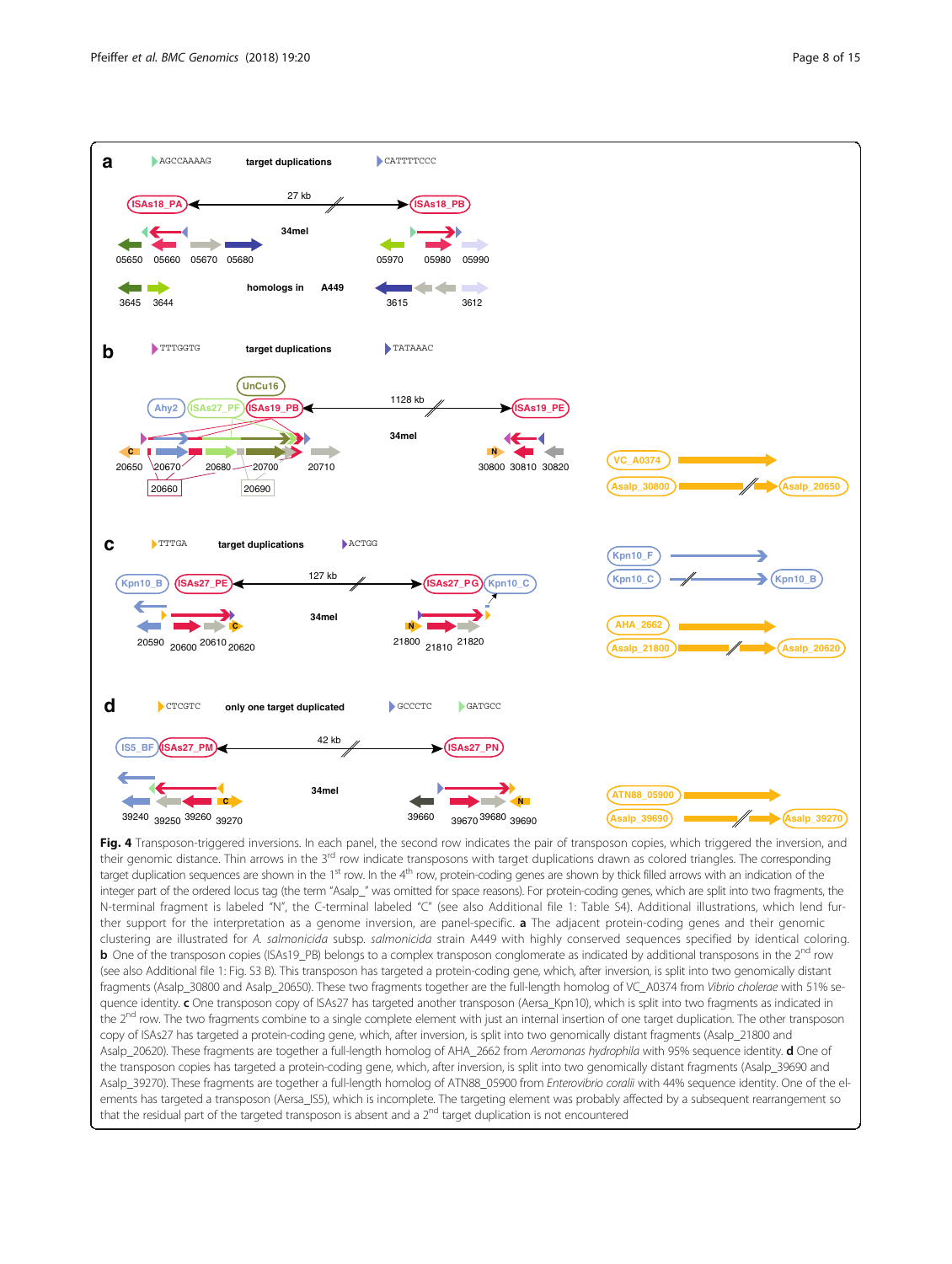just a 5 bp target duplication. The sequence upstream of ISAs27\_PG and the sequence downstream of ISAs27\_PE code for the N-terminal and C-terminal parts of a pseudogene, which together are a close homolog of AHA\_2662 from A. hydrophila. Unexpectedly, both elements are on the same strand. However, ISAs27\_PG is located on the 1.13 Mb inversion (see above, b), only 2 kb from its left junction. It thus can be assumed that inversion c was originally a 1.1 Mb inversion, terminating 2 kb upstream of the right junction of inversion b, and that 1.0 Mb of this has been reverted back to the original orientation during inversion c (as illustrated in Fig. [3b](#page-5-0)). Accordingly, this pair of inversions does not show up prominently on the Mummer alignment of the two genomes (Fig. [3a\)](#page-5-0).

(d) The ISAs27 copies PM and PN, which are 42 kb apart, share one 6 bp target duplication (Fig. [4d\)](#page-7-0). The sequence downstream of ISAs27\_PN and the sequence upstream of ISAs27\_PM code for the N-terminal and Cterminal parts of a pseudogene, which together are a close homolog of ATN88\_05900 from Enterovibrio coralii. The partial transposon Aersa\_IS5\_BF downstream of ISAs27\_PM does not have a counterpart upstream of ISAs27\_PN. This implies that these regions are no longer original due to subsequent rearrangements. Accordingly, the immediately adjacent sequences are distinct and do not represent a  $2<sup>nd</sup>$  target duplication.

Transposons TnAs1 and TnAs2 in strain 34mel and TnAs3 in strain A449 belong to the ISFinder Tn3 family. Elements named "Tn" carry a resolvase in addition to the transposase gene. Tn3-like transposons in general are known to play a role in the spread of pathogenicity determinants [\[20\]](#page-13-0). These elements can carry large numbers of passenger genes because of a 38 bp long, perfect inverted terminal repeat, which allows for large transposon sizes (>10 kb). An example is Tn5393, which carries four distinct antibiotic resistance genes. These contribute strongly to the multi-resistance of Aeromonas sp. ARM81 [\[21](#page-13-0)]. Another characterized member is Tn1721 [[22\]](#page-13-0), which carries three copies of an inverted terminal repeat. It consists of a basic transposon of 5.4 kb (named Tn1722), which is enclosed by left and right inverted terminal repeats. Tn1721 extends beyond the right terminal repeat for another 5.3 kb, carrying tetracycline resistance genes, a partial highly conserved copy of the transposase gene from Tn1722, and a second right terminal repeat (Fig. [5](#page-9-0), Additional file [1:](#page-12-0) Fig. S5 E).

In the genome of strain 34mel, we found a variant of Tn1722, which was submitted to ISFinder as TnAs1 (Fig. [5,](#page-9-0) Additional file [1:](#page-12-0) Fig. S5 B). It is chimeric, being near-identical over half of the transposon and completely unrelated in the other half. The common region encodes the transposase and resolvase, but with a 3415 bp insertion close to the C-terminus of the

transposase gene in TnAs1. The unrelated parts of Tn1721 and TnAs1 encode unrelated genes: Tn1722 codes for a methyl-accepting chemotactic protein (MCP), which has been shown to interfere with chemotaxis upon overexpression [[22](#page-13-0)]. The TnAs1-specific sequence is near-identical to a region from the IncP-9 TOL plasmid pWW0 from Pseudomonas putida (Fig. [5](#page-9-0), Additional file [1](#page-12-0): Fig. S5 B). Four genes were retained from this environmental plasmid (Additional file [1](#page-12-0): Table S6): two enzymatic proteins, one of which contains an osmC domain, a conserved domain that is also found in proteins responsible for organic hyperoxide detoxification [[23\]](#page-13-0); and two putative transcriptional regulators. One of these is closely related to the anti-sigma factor ChrR, which regulates gene expression in response to stress signals [\[24\]](#page-13-0). Tn1722 is the basic transposon of Tn1721, which has an extension on the side that is retained in TnAs1. We did not find the tetracycline resistance genes encoded within the Tn1721-specific extension in the 34mel genome. Overall, this exemplifies a shift in A. salmonicida subsp. pectinolytica from pathogenicity-related to environmental-related genes.

We next investigated the genetic origin of the chimeric transposon TnAs1. The common part of TnAs1 and Tn1722 belongs to a large region, which must have been acquired by horizontal gene transfer. This region originates from the 85 kb plasmid pFBAOT6; or both, TnAs1 and pFBAOT6, have obtained it from the same ancestral source. The 34mel genome shares 26,606 bp of complete sequence identity with plasmid pFBAOT6 in 4 sections, the longest having 22,017 bp (Fig. [5](#page-9-0), Additional file [1](#page-12-0): Fig. S5 A-D). Total sequence identity over such a long region is a strong indicator of a very recent acquisition of foreign genetic material. Plasmid pFBAOT6, which has been isolated from A. caviae, has a complete copy of Tn1721 with two insertions of 3415 bp and of 28,247 bp (Additional file [1:](#page-12-0) Fig. S5 CD). The common region between the 34mel genome and plasmid pFBAOT6 covers the mobilome-related part of the basic transposon Tn1722, all of the 3.4 kb insertion, which represents a transposon cassette, and long regions at the ends of the 28 kb insert. As mentioned above, the 34mel genome lacks the Tn1721 specific extension, which immediately follows the 28 kb insert. Instead, the 34mel genome contains an element, named AsIRS13, which has high similarity to the Tn1721 specific transposase pseudogene region and terminates with a 3<sup>rd</sup> copy of the inverted terminal repeat. Thus, the overall structure of Tn1721 is retained in the 34mel genome. Because pFBAOT6 is near-identical to Tn1721, while the 34mel genome has rearrangements at both termini, the genetic flow must have been from Tn1721 to pFBAOT6 and then to the 34mel genome. A detailed comparison of Tn1721, pFBAOT6, and the region in the 34mel genome is provided as Additional file [1](#page-12-0): Text S5.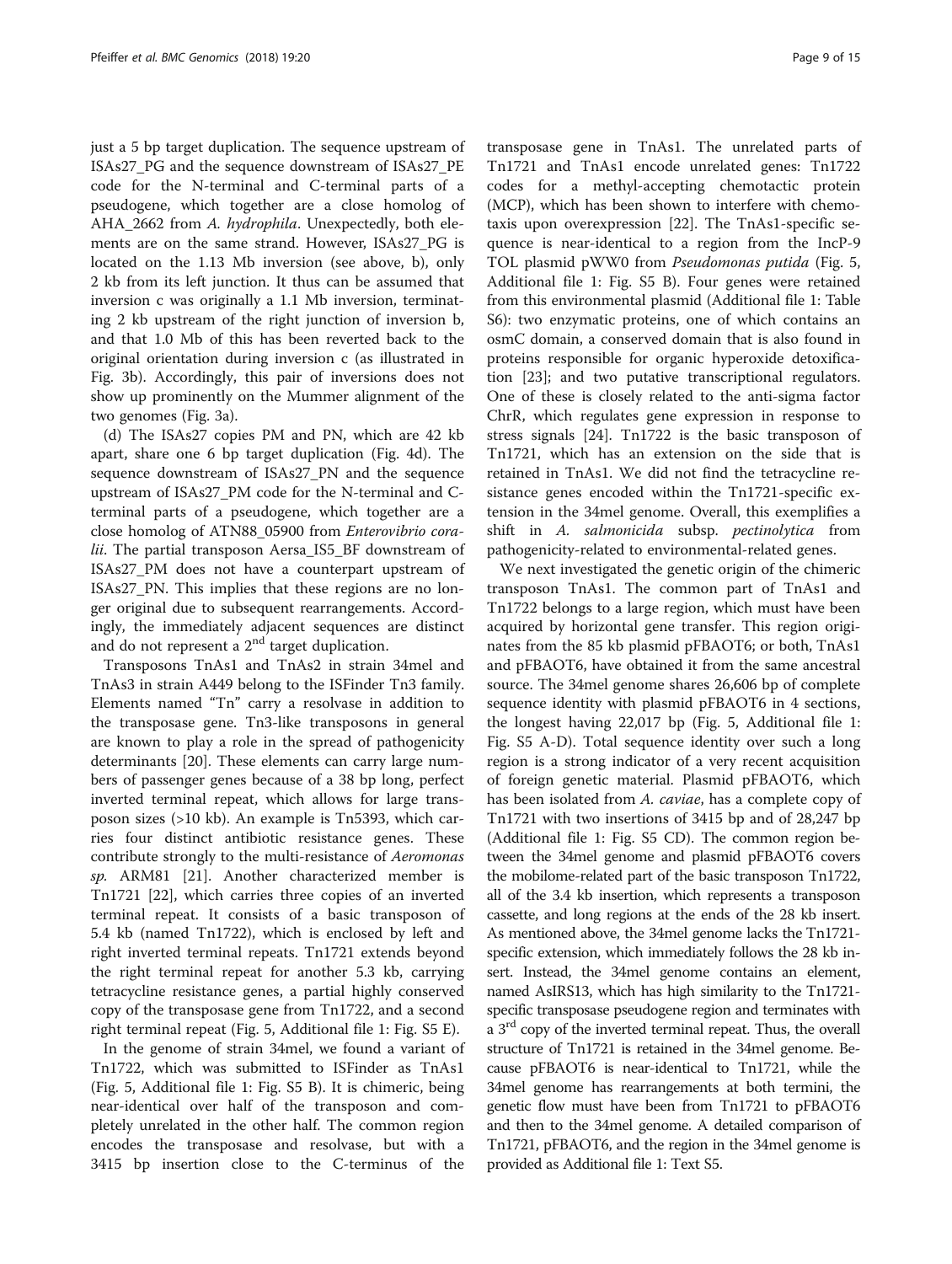<span id="page-9-0"></span>

Fig. 5 Comparison of the strain 34mel genome, plasmid pFBAOT6 from Aeromonas caviae, and transposon Tn1721. The three "panels" represent a transposon Tn1721, b a segment of plasmid pFBAOT6 (pos 83,802-41,003) and c a segment of the strain 34mel genome (pos 4,961,312-4,993,921). The shared segments are connected by gray boxes. In all panels, filled thick arrows indicate regular protein-coding genes, "striped" arrows indicate pseudogenes. Coloring: yellow colors: transposase; brown: resolvase; green colors: tetracycline resistance genes; light-green with dark-green border: methyl-accepting chemotactic protein; red: TOL plasmid related genes. For reasons of clarity, many protein-coding genes are not shown (see Additional file [1](#page-12-0): Fig. S5 for more detailed images). **a** The top panel shows extended transposon Tn1721 and the basic transposon Tn1722 (yellow lines). Inverted terminal repeats are indicated by yellow triangles (not drawn to scale). **b** The middle panel shows the region from plasmid pFBAOT6 where Tn1721 is interrupted by two insertions. The part of Tn1721, which is also found in the 34mel genome is indicated by the thin blue line right above the yellow line of Tn1721/1722. A 3 kb insertion, which represents a transposon cassette, is drawn as an inserted line: thin orange arrows indicate ISApu1 and ISApu2 positioned in opposite orientation. The target duplication, which encloses the complete cassette, is indicated by orange triangles (not drawn to scale). The central thin line represents a 642 bp segment, which is carried along on the transposon cassette. A 28 kb insertion is drawn "in-line". This region terminates with a copy of the Tn3-related transposon ISPa38 (drawn in yellow-green with terminal inverted repeats indicated by yellow-green triangles). The region, which is also found in the 34mel genome is indicated by the blue line drawn right above ISPa38 and its transfer is also indicated. A sequence, which is unique to pFBAOT6 is indicated by a thin green line. Three segments, which are shared between pFBAOT6 and the 34mel genome are indicated by two thin blue lines and an interrupted box (not drawn to scale, total length 14855 bp). The 206 bp MITE MITEAeca1, which is found in pFBAOT6 but not in the 34mel genome, is placed above the main sequence line and highlighted in bright green. An 1865 bp sequence, which is unique to pFBAOT6 and is replaced by an iso-positioned resolvase gene in the 34mel genome is drawn in green above the main sequence line. c Transposon TnAs1 is drawn as a dark-red thick line. The element AsIRS12, which terminates with an inverted terminal repeat (yellow triangle) is indicated by a thick grey line. For all other markup see panel (b)

## **Discussion**

We present here the complete, circularized genome sequence of Aeromonas salmonicidae subsp. pectinolytica, which we have used to perform a comprehensive comparative analysis of its mobilome to other Aeromonas species with a complete, circularized genome sequence.

Generally speaking, finishing the sequencing of a genome to its complete, circular form is a major challenge for genome projects, if a large number of repeats is encountered [\[8](#page-13-0), [25\]](#page-13-0). It has become popular to skip this tedious phase and to release incomplete genomes in the form of a "permanent high-quality draft". Even though this approach has its benefits, as the majority of the genome becomes accessible with limited effort, certain types of analyses become impossible due to the draft nature of the genome sequence. Here, we provide another example, which shows that the third generation PacBio SMRT sequencing technology with its exceedingly long read length re-opens the road to complete genome sequences. We provide a one-contig finished circular genome sequence for an organism, from which until now only a draft genome of 253 contigs has been available.

The genome with its 10 rRNA operons and hundreds of transposons turned out to be an extreme challenge to first and second generation sequencing technologies. The quality of PacBio reads is sufficient to produce a trustworthy genome sequence without the need for further DNA sequencing: while long-read sequencing using PacBio initially showed very high error rates (>15%, [[26\]](#page-13-0)), more recent developments with this technology deliver highly accurate sequencing results given high enough coverage [[27](#page-13-0)]. A clear benefit of the long-read PacBio SMRT technology is its ability to produce continuous long reads irrespective of sequence content. For instance, many long reads traverse highly repetitive regions in our bacterial genome without difficulties, making a complete, circular assembly of this genome possible.

The availability of a complete finished genome allowed us to carry out an extensive mobilome analysis. This analysis was not restricted to the newly generated complete genome of Aeromonas salmonicida subsp. pectinolytica, but was further extended to other complete genomes from the Aeromonas genus, the availability of which can in part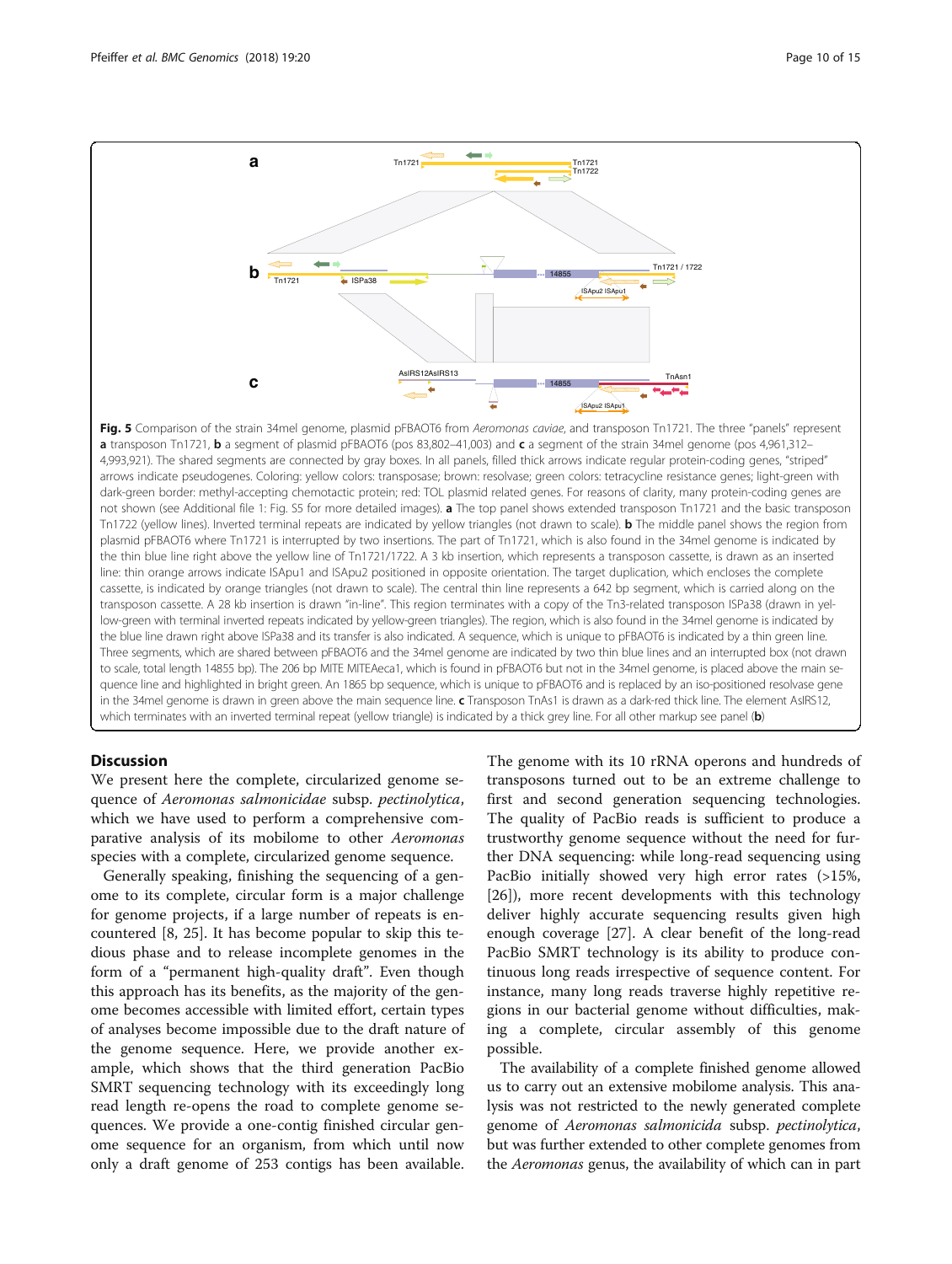be attributed to the major efforts taken by the sequencing groups to finish their genome. It is evident that the multiplicity of transposons varies dramatically between different strains of Aeromonas. Some carry only few transposons while others carry a plethora of such elements. Our analysis shows that pathogenic strains of Aeromonas typically carry only few transposons while environmental strains are studded with such elements. In order to make our knowledge available to the scientific community, we have submitted all the transposons and other mobile genetic elements, which we have identified during our studies to the ISFinder database [[19](#page-13-0)].

The positive impact of such a submission can be seen by the analysis of Vincent et al. [[5\]](#page-13-0), who compared the mobilome of various draft genomes of Aeromonas strains. Having access to the transposons in ISFinder, many of which have been submitted by us in the course of the current project, they identified the mobilome as one of the key components, which differs between psychrophilic and mesophilic strains. We have focused our analysis on all complete Aeromonas genome sequences, which are available for a fish-pathogenic psychropilic strain, as well as several mesophilic strains that are environmental or human-pathogenic. The mesophilic human pathogens A. hydrophila and A. veronii have the lowest diversity and lowest number of mobilome elements, while the mesophilic environmental strains A. media and A. salmonicida subsp. pectinolytica have the highest diversity and number of mobile elements (Table [1\)](#page-6-0). The two environmental strains also share unexpected similarity to each other with respect to the IS families they contain (Additional file [1:](#page-12-0) Fig. S4). It could be speculated that it is the distinction between the pathogenic and environmental nature of the strains, which dominates the large mobilome difference. Pathogenic strains are locked in a relatively narrow ecological niche and even a minor growth disadvantage attributable to the mobilome burden may result in an overgrowth by less affected members of the population. This may result in "genomic streamlining". This hypothesis would be in accordance with reports from [\[28](#page-14-0)– [30](#page-14-0)], which attribute a loss of virulence to genetic rearrangements of A. salmonicida subsp. salmonicida at temperatures higher than 22 °C. In contrast, environmental strains may explore a rich collection of ecological niches but also have a higher chance to get in contact with foreign DNA. Such foreign DNA, when internalized and integrated into the genome, may provide cells with enhanced metabolic capabilities at the expense of a more intense attack by selfish mobilome sequences. The integration of the TnAs1 transposon with its metabolic gene content may represent such an event in the 34mel genome. Upon a subsequent adaptation to the newly occupied ecological niche, replication efficiency may become again dominating so that genome, and especially mobilome

reduction may regain a beneficial evolutionary impact. Yet, to address this question properly, the complete genome sequences of more closely related species from different niches (host versus environmental) and harboring different growth features (mesophilic versus psychrophilic) would be required.

### Conclusions

We have used PacBio long-read sequencing to obtain a finalized circular genome sequence of Aeromonas salmonicida subsp. pectinolytica. We have achieved high sequence reliability by comparing the final sequence assembly to Illumina short-read sequencing data using published mapping and variant calling algorithms, as well as a newly developed k-mer based mapping algorithm for detecting sequence discrepancies. We performed a detailed comparative analysis of the mobilome of Aeromonas species with a complete, circular genome and identified mobilome-dependent differences in gene content between environmental and pathogenic strains.

## **Methods**

#### Genome sequencing and assembly

The genome sequence is primarily based on PacBio SMRT sequencing with 110-fold coverage (raw sequences: 642 Mb, 87215 reads with a mean length of 7358 bp, see Additional file [1:](#page-12-0) Text S6 for more details). In addition, 454 sequencing data (see below) and Illumina sequencing data (90 bp read length, 4166667 reads) were obtained. After trimming of Illumina raw reads, 666 Mb of reads were obtained, which corresponded to a 133-fold genome coverage. The PacBio sequences were assembled using the HGAP assembler (RS\_HGAP\_assembly.2) [\[31\]](#page-14-0), which resulted in two contigs: one represented an untrimmed version of the full genome of Aeromonas salmonicida subsp. pectinolytica, with a size of 5036397 bp and a 110-fold mean coverage. The second, poorly covered contig of 6568 bp in size turned out to be a duplicated version of part of the genome sequence with considerable sequence variation (not considered further).

The 34mel genome sequence was trimmed to reflect the circularity of the genome and the position to open the circular genome was shifted to mirror that of the A. salmonicida subsp. salmonicida strain A449 genome. The resulting contig represented a draft version of the genome.

The validity of the assembly over each of the 10 rRNA operons was verified by identification of PacBio reads, which completely traverse each of them. Unique sequences (350 bp) on either side of each operon were used for BLASTn against the set of PacBio reads. A total of 370 PacBio reads traversed rRNA operons completely, having matches to upstream as well as downstream unique sequences (as revealed by a custom PERL script).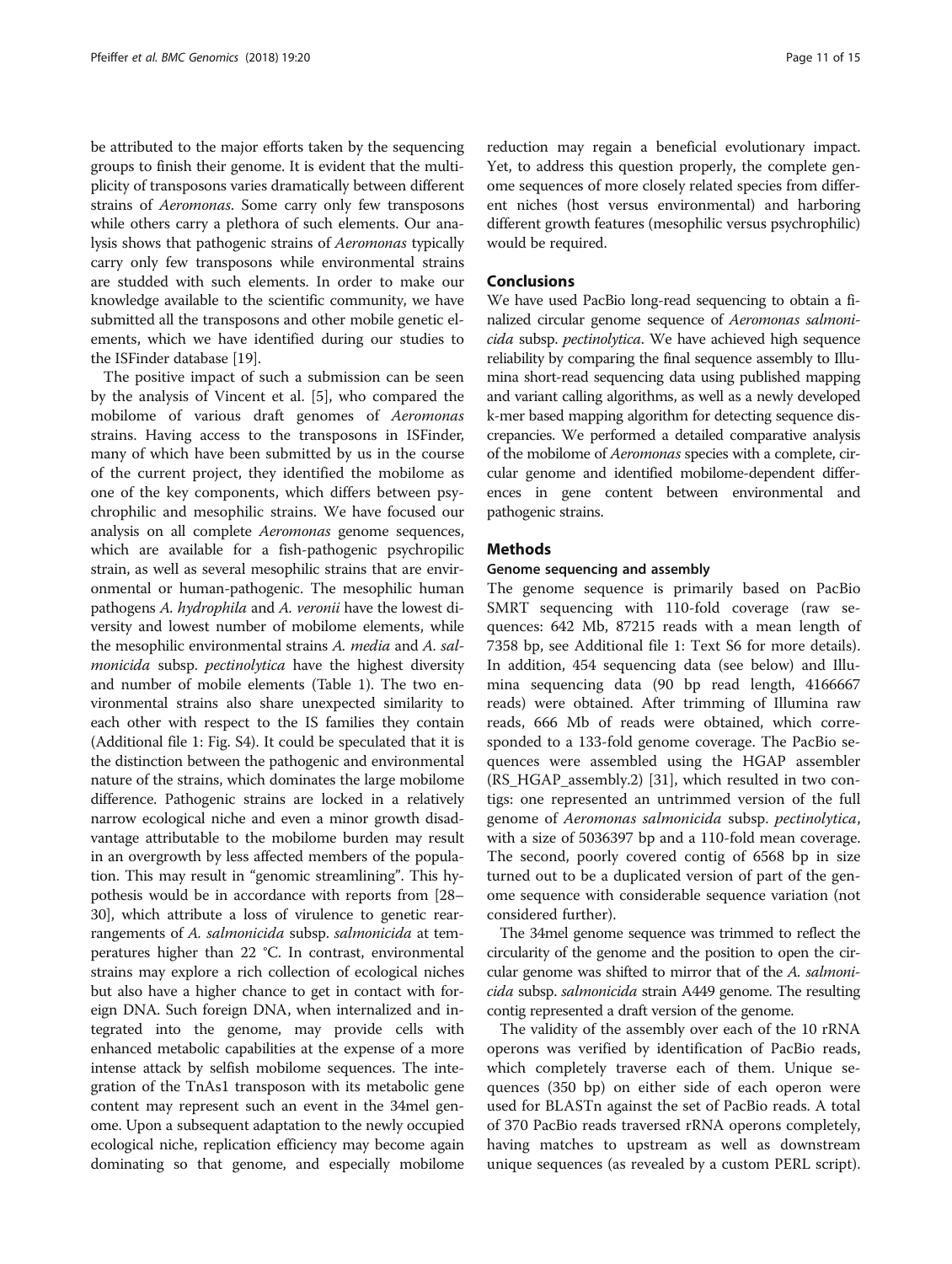All but one of these reads supported the PacBio assembly (as revealed by unique region correlation analysis). The correctness of the assembly over transposon conglomerates exceeding 4 kb was validated by the same method.

The 454 sequences and a subset of the Illumina sequences were co-assembled using the Newbler assembler (v 2.6) [[32](#page-14-0)], resulting in 168 contigs (166 contigs within one scaffold, plus two additional short ones). This assembly covered 237816 aligned 454 reads (46535621 bases, 9.3-fold coverage) and 1616398 aligned Illumina reads (1616398 reads, 134499216 bases, 26.8-fold coverage). We aimed to close the gaps in the 454 assembly using PCR amplification and Sanger sequencing of gap regions. We therefore designed sequencing primers using primer3 [\[33](#page-14-0)]. For some gaps, the sequence was unobtainable. Sanger sequencing of PCR products was discontinued when the PacBio assembly became available. The 454 contigs were ordered and combined into a single contig by insertion of poly-N sequences of appropriate length.

### Comparison of genome assemblies

The PacBio and 454 assemblies were compared using an in-house script for analysis of near-identical genomes [[9](#page-13-0)]. When an extended region of sequence identity was interrupted by poly-N stretches in the 454 assembly, we replaced this region by the corresponding sequence from the PacBio assembly. Similarly, discrepancies within repeat sequences (e.g. rRNA operons or transposons) were resolved. This improved 454 assembly allowed us to identify sequence differences in unique regions of the genome.

Illumina reads were mapped to both, the PacBio assembly and the improved 454 assembly (see below). All of the PacBio/454 discrepancies in unique regions were also detected by mapping of Illumina reads to the respective genome assemblies. Potential errors in the Pac-Bio sequence were subjected to frameshift analysis via BLASTx comparison to UniProt.

## Error corrections using Illumina sequencing data

The correctness of the PacBio-derived sequence was validated by mapping of Illumina reads using three distinct strategies: (a) read mapping with TopHat [[34](#page-14-0)] followed by mismatch and indel detection using SAMtools [[35](#page-14-0)] and VarScan [\[36\]](#page-14-0) (point mutations: pileup2SNP, indels: pileup2indel). For TopHat we used stringent mapping with the -g parameter set to "1"; for constructing the pileup file for VarScan we used SAMtools (mpileup) with the -A parameter to ensure that all reads were considered. This procedure was used to map Illumina reads to both, the PacBio and the 454 assemblies. (b) We also mapped Illumina reads using bowtie2 with default parameters [[37\]](#page-14-0). This less stringent mapping procedure

uncovered additional sequencing errors in one of the rRNA operons (operon J), while no additional differences were detected in the remainder of the genome. (c) As we identified additional sequencing errors by a less stringent mapping procedure, we became aware that both our Illumina read mapping strategies may be incomplete. Therefore, we developed a validation algorithm based on k-mer analysis (Fig. [1\)](#page-2-0). We built independent catalogs of 49-mers from the genome and from the Illumina reads and compared those in two ways. We sought to identify frequently occurring read k-mers, which were not represented in the genome sequence. We also computed the read k-mer coverage at each genome position. Then, coverage drops and *coverage slopes* were computed using 24-mers (half of k-mer length-1). For coverage drops, the 24 upstream and downstream positions were considered ("inner" bases) as well as the adjacent 24 positions ("outer" bases). The coverage ratio of outer to inner bases defines the coverage drop. This is expected to be high if a divergent base is encountered. For coverage slopes, the "inner" bases are ignored and the coverage of the 48 adjacent bases upstream and downstream are considered. The ratio of left/ right or right/left (whichever is above 1) is computed as coverage slope. This is expected to be high in case of a larger indel. This analysis uncovered further differences in rRNA operon J.

To investigate the co-occurrence of closely spaced polymorphic bases within repeat regions, we performed exhaustive string comparison using a simple text search in the Illumina readset. Sequences of 30–75 nucleotides (nt) were compared to the Illumina read set using string comparison (with the UNIX grep command). Correct combinations of polymorphic bases led to retrieval of many Illumina sequences, while mismatches of at least one base resulted in no or only a few retrieved sequences.

Following this procedure, we manually corrected the initial PacBio assembly, resulting in a final genome sequence of A. salmonicida subsp. pectinolytica strain 34mel (DSM 12609).

### Genome annotation

Automatic genome annotation was performed using the Rapid Annotation using Subsystem Technology (RAST) [[11\]](#page-13-0). The Mummer ultra fast alignment algorithm [[13](#page-13-0)] for large-scale DNA and protein sequences was used for the comparison to related strains.

The annotation was subjected to detailed manual curation. We extracted the proteomes of A. salmonicida subsp. salmonicida strain A449 and of A. salmonicida subsp. pectinolytica strain 34mel (derived from the draft genome) from UniProt. Also, the SwissProt section of UniProt (reviewed section, Dec-2015) was downloaded. We compared each protein to these three databases using BLASTp. (a) The start codon assignments were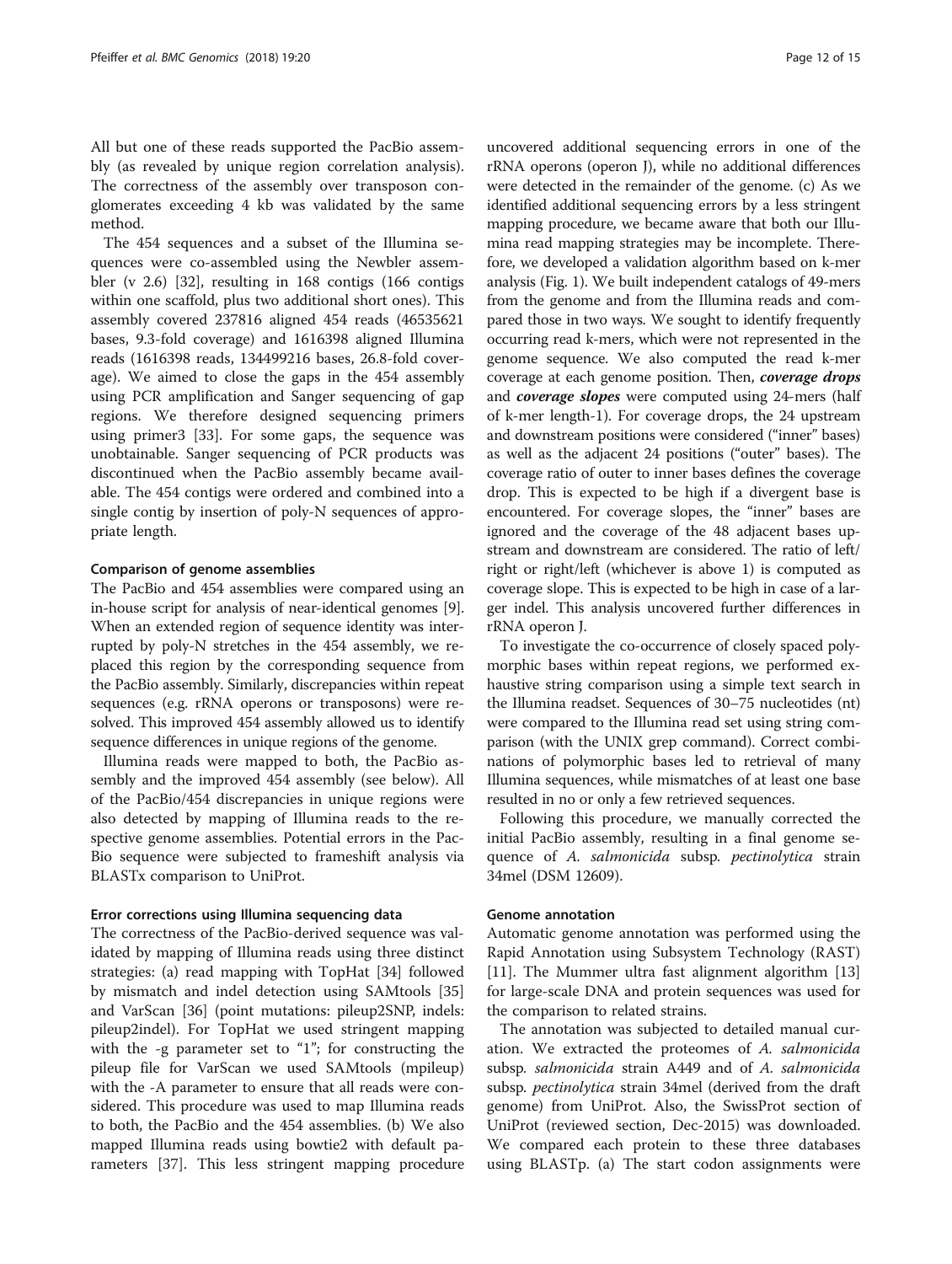<span id="page-12-0"></span>evaluated. For each BLASTp result with a closely related homolog, the alignment near the N-terminus was inspected, applying principles previously described [\[38](#page-14-0)]. When a problem case was encountered (e.g. when an ini-Met of one sequence aligned with an internal Met of the homolog), we attributed the problem to one of the aligned sequences. If attributed to our protein, the start codon assignment was corrected. To facilitate this analysis, we generated a custom script, which identified proteins, for which all closely related sequences had problem-free N-terminal alignments. These were considered valid and were excluded from manual curation. (b) For validation of protein names, genes and EC numbers, we applied the annotation strategy described for Halomo-nas [\[10\]](#page-13-0). We selected a close homolog from the precomputed BLASTp result against SwissProt, preferably from E. coli. As SwissProt contains reviewed annotations, we considered it valid to copy this information. If a close homolog was lacking from SwissProt, we based our curation on other sources: more distant SwissProt homologs, homologs from Halomonas elongata, which we had extensively curated, InterPro domains, homologs from strains A449 and 34mel. If RAST had assigned a specific function while we did not identify a closely related and reliably annotated homolog with that function, we performed literature search with restricted effort. If this was also not successful, we assigned only a general protein name, consistent with our previous annotation attempts [[10](#page-13-0), [12\]](#page-13-0).

RNA annotations can be based on various sources, which however suffer from inconsistent assignments of RNA termini. The RNA annotations are based on annotations for A. salmonicida subsp. salmonicida strain A449 (accession CP000644.1) by RFAM [[39](#page-14-0)] and GtRNAdb [[40](#page-14-0)]. These annotations were transferred to A. salmonicida subsp. pectinolytica strain 34mel genome by BLASTn analysis. The anticodon assignment of tRNA-SeC (ACA, decoding Cys) was taken from Mukai et al. [[41](#page-14-0)]. The 16S rRNA 3′ end was taken from Shine and Dalgarno [[42](#page-14-0)]. Many other sources have been inspected for RNA assignments (for more details, see Additional file 1: Text S1).

### Identification of transposons

A systematic search for transposons was performed by an iterative approach, based on the BLAST [\[43\]](#page-14-0) suite of programs and the ISFinder database [[19](#page-13-0)]. During this analysis, an exhaustive set of transposons and remnants thereof as found in various complete or draft Aeromonas genomes was accumulated and used as an in-house database for subsequent BLAST analyses. The in-house set of transposons was initialized by all transposons assigned by ISFinder to one of the Aeromonas species; and by all transposons that had been encountered upon validation of the genome assembly and upon comparison to the previously published draft genome of strain 34mel. Newly identified complete transposons (with both termini defined and with a noninterrupted transposase gene) were submitted to and accepted by ISFinder. If none of the finished genomes contained a complete transposon, the search was extended to draft genomes using BLASTn against the Whole Genome Sequencing (WGS) set at NCBI with a restriction to gamma-proteobacteria.

For further transposon analysis, a mapping file containing the complete genome sequence was prepared. In this file, transposons were annotated, splitting the genome into transposons and regions in between. These interjacent regions were subjected to further BLASTn analysis against the inhouse transposon set until all transposons were assigned. To generate an even more exhaustive transposon set, interjacent regions were compared by both, BLASTn and BLASTx to all transposons stored in ISFinder. If not evident from BLAST analysis, transposon termini were identified by detection of inverted terminal repeats and of target duplications. In several cases, transposons were found to be interrupted and the intervening sequences were subsequently identified to represent additional targeting transposons.

In addition to our own strain, we systematically analyzed the mobilome of the following Aeromonas genomes (as identified by their GenBank accessions): A. salmonicida subsp. salmonicida strain A449 (chromosome and 5 plasmids, CP000644, CP000645, CP000646, AY301063, AY301064, AY301065), A. media strain WS (chromosome and 1 plasmid, CP007567, CP007568), A. veronii strain B565 (CP002607), A. hydrophila subsp. hydrophila ATCC 7966 (type strain, CP000462), A. hydrophila subsp. hydrophila strain AL06–06 (chromosome and 3 plasmids, CP010947, CP010948, CP010949, CP010950).

### Additional file

[Additional file 1:](dx.doi.org/10.1186/s12864-017-4301-6) Figure S1. Sequencing and assembly strategy of the A. salmonicida subsp. pectinolytica strain 34mel genome. Figure S2. Gene similarity and Mummer alignments to other Aeromonas genomes. Figure S3. Transposon conglomerates from A. salmonicida subsp. pectinolytica strain 34mel. Figure S4. Transposon family content in analyzed Aeromonas strains. Figure S5. Comparison of the A. salmonicida subsp. pectinolytica strain 34mel genome, plasmid pFBAOT6 from Aeromonas caviae, and transposon Tn1721. Table S1. Pathogenic as well as temperature-dependent growth features of analyzed Aeromonas strains. Table S2. General genome features of A. salmonicida subsp. pectinolytica strain 34mel. Table S3. Polymorphic sites in rRNAs from A. salmonicida subsp. pectinolytica strain 34mel. Table S4. Genes disrupted by transposons in A. salmonicida subsp. pectinolytica strain 34mel. Table S5. Transposon details from analyzed Aeromonas strains. Table S6. Genes retained in transposon TnAs1 from the environmental IncP-9 TOL plasmid pWW0 from Pseudomonas putida. Text S1. Annotation details for RNA genes in the A. salmonicida subsp. pectinolytica strain 34mel genome. Text S2. Short unassigned contigs from the A. salmonicida subsp. pectinolytica strain 34mel draft genome. Text S3. Transposons: nomenclature and completeness. Text S4. On transposon counting and the meaning of "ISAs11". Text S5. Insertions on pFBAOT6 in transposon Tn1721 and details of the regions shared with the A. salmonicida subsp. pectinolytica strain 34mel genome. Text S6. Details of PacBio library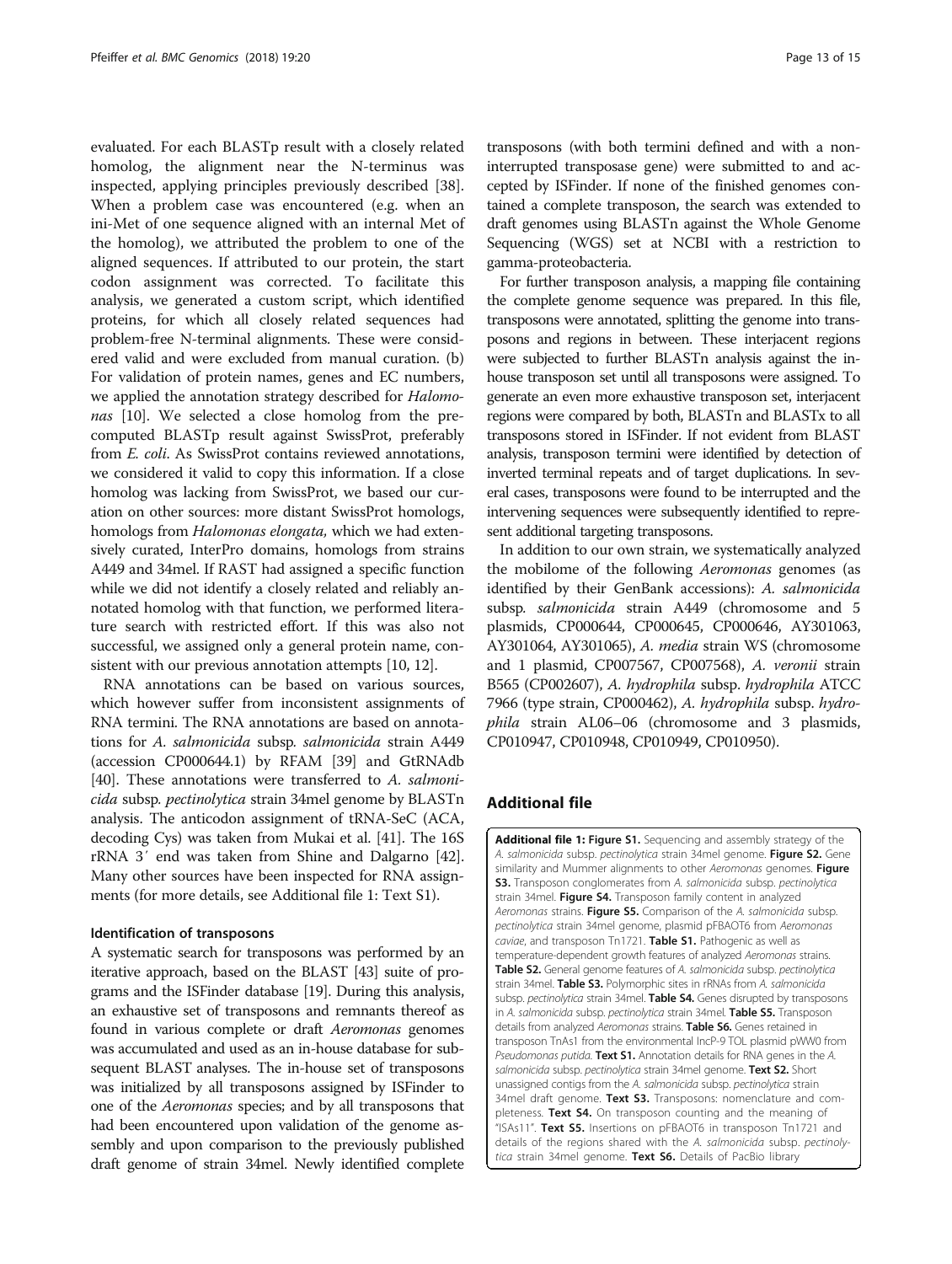<span id="page-13-0"></span>

| preparation, sequencing, and assembly of the genome from A. salmo- |  |  |  |  |  |
|--------------------------------------------------------------------|--|--|--|--|--|
| nicida subsp. pectinolytica strain 34mel. (PDF 1171 kb)            |  |  |  |  |  |

#### **Abbreviations**

Bp: Base-pair; Kb: Kilo-bases; Mb: Mega-bases; PCR: Polymerase chain reaction; SMRT: Single-molecule real-time sequencing

#### Acknowledgements

This work was supported by the Max Planck Society and the CNRS.

#### Funding

Max Planck Society (MPS); Centre national de la recherche scientifique (CNRS). SG is supported by ERC starting grant "ChroCoDyle", #724482. The funding bodies were involved neither in the design of the study nor in collection, analysis, and interpretation of data, and also not in writing of the manuscript.

#### Availability of data and materials

The genome was submitted to GenBank under accession number CP022426. PacBio sequencing data have been submitted to the SRA archive under accession SRP121438. Transposons identified in the course of this project were submitted to ISFinder [\(https://www-is.biotoul.fr/](https://www-is.biotoul.fr/)). Transposons can be retrieved under their name, which begins with ISAs or TnAs and are a stable identifier in ISFinder. Software developed in the course of this project is available at:<https://github.com/BCF-calanques>.

#### Authors' contributions

FP and MAZL analyzed and annotated the genome and wrote the manuscript. MB performed biological experiments including DNA isolation. AY participated in gap closure and selected PCR primers. AD performed PacBio sequencing and assembly. SG supervised the biological part of the project. BHH analyzed data, supervised the bioinformatics part of the project, and wrote the manuscript. All authors have read and approved the final version of this manuscript.

#### Ethics approval and consent to participate

Not applicable.

#### Consent for publication

Not required.

#### Competing interests

The authors declare that they have no competing interests.

### Publisher's Note

Springer Nature remains neutral with regard to jurisdictional claims in published maps and institutional affiliations.

#### Author details

<sup>1</sup>Computational Biology Group, Max Planck Institute of Biochemistry, Am Klopferspitz 18, 82152 Martinsried, Germany. <sup>2</sup>Research Group Chromosome Organization and Dynamics, Max Planck Institute of Biochemistry, Am Klopferspitz 18, 82152 Martinsried, Germany. <sup>3</sup>Biotechnology Center (biotec), Technical University Dresden, Tatzberg 47, 1307 Dresden, Germany. 4 Department of Fundamental Microbiology, University of Lausanne, 1015 Lausanne, Switzerland. <sup>5</sup>Computational Biology Group, Developmental Biology Institute of Marseille (IBDM) UMR 7288, Aix Marseille Universite, Parc Scientifique de Luminy, 163 Avenue de Luminy, 13009 Marseille, France.

#### Received: 25 July 2017 Accepted: 13 November 2017 Published online: 05 January 2018

#### References

- Janda JM, Abbott SL. The genus Aeromonas: taxonomy, pathogenicity, and infection. Clin Microbiol Rev. 2010;23:35–73.
- 2. Abbott SL, Cheung WKW, Janda JM. The genus Aeromonas: biochemical characteristics, atypical reactions, and phenotypic identification schemes. J Clin Microbiol. 2003;41:2348–57.
- 3. Pavan ME, Abbott SL, Zorzópulos J, Janda JM. Aeromonas salmonicida subsp. pectinolytica subsp. nov., a new pectinase-positive subspecies isolated from a heavily polluted river. Int. J. Syst. Evol. 2000;50 Pt 3:1119–24.
- 4. Roger F, Marchandin H, Jumas-Bilak E, Kodjo A. colBVH study group, Lamy B. Multilocus genetics to reconstruct aeromonad evolution. BMC Microbiol. 2012;12:62.
- 5. Vincent AT, Trudel MV, Freschi L, Nagar V, Gagné-Thivierge C, Levesque RC, et al. Increasing genomic diversity and evidence of constrained lifestyle evolution due to insertion sequences in Aeromonas Salmonicida. BMC Genomics. 2016;17:44.
- 6. Pavan ME, Pavan EE, López NI, Levin L, Pettinari MJ. Genome Sequence of the Melanin-Producing Extremophile Aeromonas salmonicida subsp. pectinolytica Strain 34melT. Genome Announc. 2013;1;e00675–13.
- 7. Pavan ME, Pavan EE, López NI, Levin L, Pettinari MJ. Living in an extremely polluted environment: clues from the genome of melanin-producing Aeromonas Salmonicida subsp. pectinolytica 34melT. Appl Environ Microbiol. 2015;81:5235–48.
- Koren S, Harhay GP, Smith TPL, Bono JL, Harhay DM, Mcvey SD, et al. Reducing assembly complexity of microbial genomes with single-molecule sequencing. Genome Biol. 2013;14:R101.
- 9. Dyall-Smith ML, Pfeiffer F, Klee K, Palm P, Gross K, Schuster SC, et al. Haloquadratum walsbyi: limited diversity in a global pond. PLoS One 2011;6; e20968.
- 10. Pfeiffer F, Bagyan I, Alfaro-Espinoza G, Zamora-Lagos M-A, Habermann B, Marin-Sanguino A, et al. Revision and reannotation of the Halomonas elongata DSM 2581(T) genome. Microbiology. 2017;25:e00465.
- 11. Aziz RK, Bartels D. Best AA, DeJongh M, Disz T, Edwards RA, et al. the RAST server: rapid annotations using subsystems technology. BMC Genomics. 2008;9:75.
- 12. Pfeiffer F, Oesterhelt DA. Manual curation strategy to improve genome annotation: application to a set of haloarchael genomes. Life (Basel). 2015;5: 1427–44.
- 13. Delcher AL, Phillippy A, Carlton J, Salzberg SL. Fast algorithms for large-scale genome alignment and comparison. Nucleic Acids Res. 2002;30:2478–83.
- 14. Hickman-Brenner FW, MacDonald KL, Steigerwalt AG, Fanning GR, Brenner DJ, Farmer JJ. Aeromonas veronii, a new ornithine decarboxylase-positive species that may cause diarrhea. J Clin Microbiol. 1987;25:900–6.
- 15. Braschler TR, Merino S, Tomás JM, Graf J. Complement resistance is essential for colonization of the digestive tract of Hirudo Medicinalis by Aeromonas strains. Appl Environ Microbiol. 2003;69:4268–71.
- 16. Chai B, Wang H, Chen X. Draft genome sequence of high-melanin-yielding Aeromonas Media strain WS. J Bacteriol. 2012;194:6693–4.
- 17. Reith ME, Singh RK, Curtis B, Boyd JM, Bouevitch A, Kimball J, et al. The genome of Aeromonas Salmonicida subsp. salmonicida A449: insights into the evolution of a fish pathogen. BMC Genomics. 2008;9:427.
- 18. Eisen JA, Heidelberg JF, White O, Salzberg SL. Evidence for symmetric chromosomal inversions around the replication origin in bacteria. Genome Biol. 2000;1:RESEARCH0011.1–0011.9.
- 19. Siguier P, Perochon J, Lestrade L, Mahillon J, Chandler M. ISfinder: the reference centre for bacterial insertion sequences. Nucleic Acids Res. 2006; 34:D32–6.
- 20. Siguier P, Gourbeyre E, Varani A, Ton-Hoang B, Chandler M. Everyman's Guide to Bacterial Insertion Sequences. Microbiol Spectr. 2015;3:MDNA3–0030–2014.
- 21. Adamczuk M, Dziewit L. Genome-based insights into the resistome and mobilome of multidrug-resistant Aeromonas sp. ARM81 isolated from wastewater. Arch Microbiol. 2017;199:177–83.
- 22. Allmeier H, Cresnar B, Greck M, Schmitt R. Complete nucleotide sequence of Tn1721: gene organization and a novel gene product with features of a chemotaxis protein. Gene. 1992;111:11–20.
- 23. Lesniak J, Barton WA, Nikolov DB. Structural and functional characterization of the pseudomonas hydroperoxide resistance protein Ohr. EMBO J. 2002;21:6649–59.
- 24. Campbell EA, Greenwell R, Anthony JR, Wang S, Lim L, Das K, et al. A conserved structural module regulates transcriptional responses to diverse stress signals in bacteria. Mol Cell. 2007;27:793–805.
- 25. Treangen TJ, Salzberg SL, Repetitive DNA. Next-generation sequencing: computational challenges and solutions. Nat Rev Genet. 2011;13:36–46.
- 26. Koren S, Schatz MC, Walenz BP, Martin J, Howard JT, Ganapathy G, et al. Hybrid error correction and de novo assembly of single-molecule sequencing reads. Nat Biotechnol. 2012;30:693–700.
- 27. Roberts RJ, Carneiro MO, Schatz MC. The advantages of SMRT sequencing. Genome Biol. 2013;14:405.